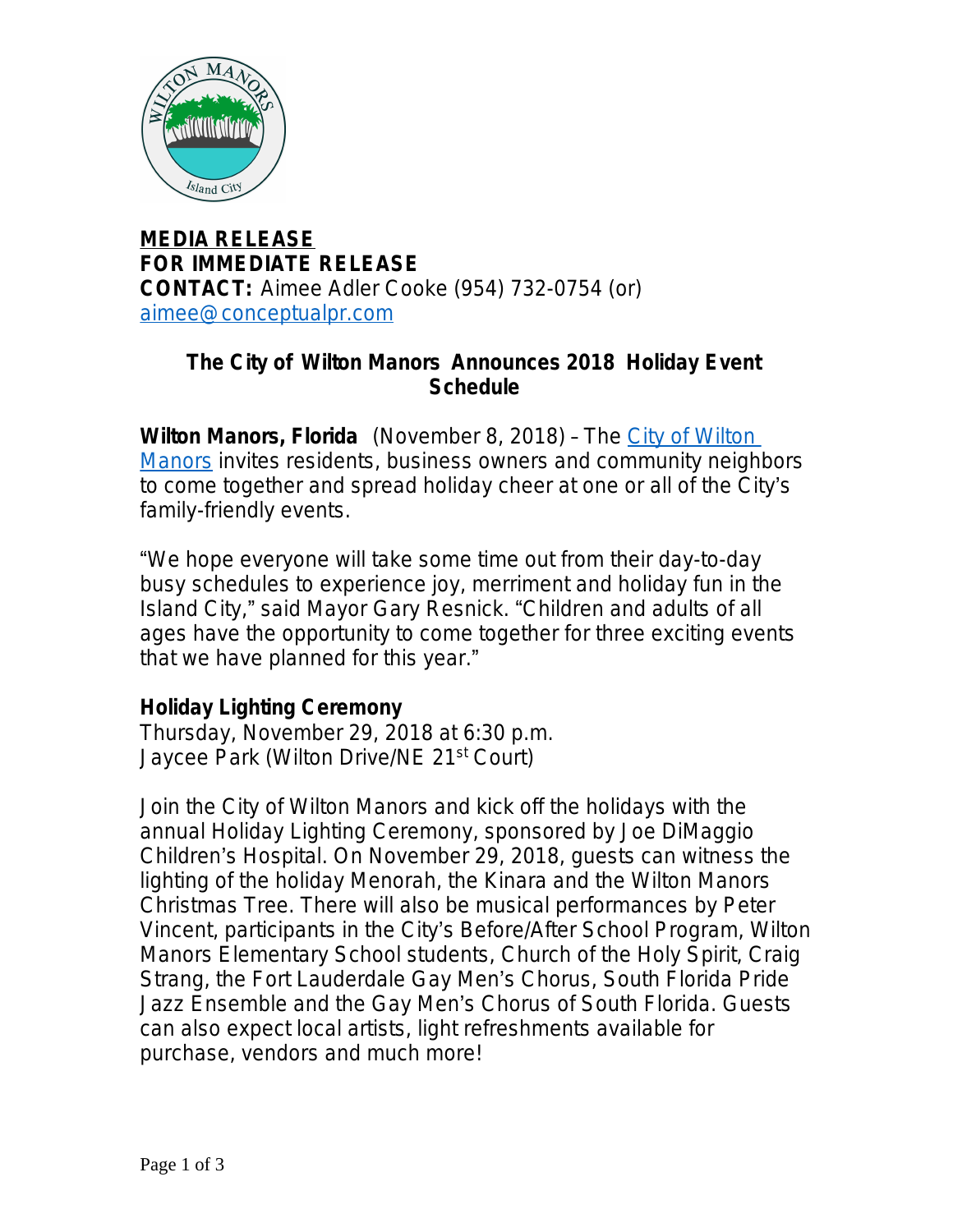

# **Santa By Sea**

Wednesday, December 12, 2018 at 5 p.m. Colohatchee Boat Ramp and Waterways (1975 NE 15th Ave, Fort Lauderdale, FL 33305)

Even Santa needs to get away from the cold! Everyone is invited to watch Santa launch his lighted water sleigh from Colohatchee Boat Ramp in Wilton Manors. Residents along the Middle River will have a chance to catch a glimpse of Kris Kringle while he takes a break from his work in the North Pole and embarks on a journey throughout the Island City with his reindeer, sleigh and helpers.

### **Breakfast with Santa**

Saturday, December 15, 2018, 9:30 a.m. – noon. Hagen Park Community Center (2020 Wilton Drive, Wilton Manors FL, 33305)

Join Santa, his elves, Rudolph and the Grinch for a joyous character breakfast at the Hagen Park Community Center which will include fluffy pancakes, story time, fun crafts, bounce houses, pony rides and much more!

To purchase tickets, visit the Hagen Park Community Center. Tickets for children 12 and under are \$6 each. Adults and children over 12 are \$8 each. After November 30, tickets are \$10 per person.

## **ABOUT THE CITY OF WILTON MANORS**

Wilton Manors was laid out in 1925 by Edward John "Ned" Willingham, a land developer from Georgia, as an upscale residential community. It was recognized as a Village in 1947 and incorporated as a City in 1953. Today, the City of Wilton Manors offers all the